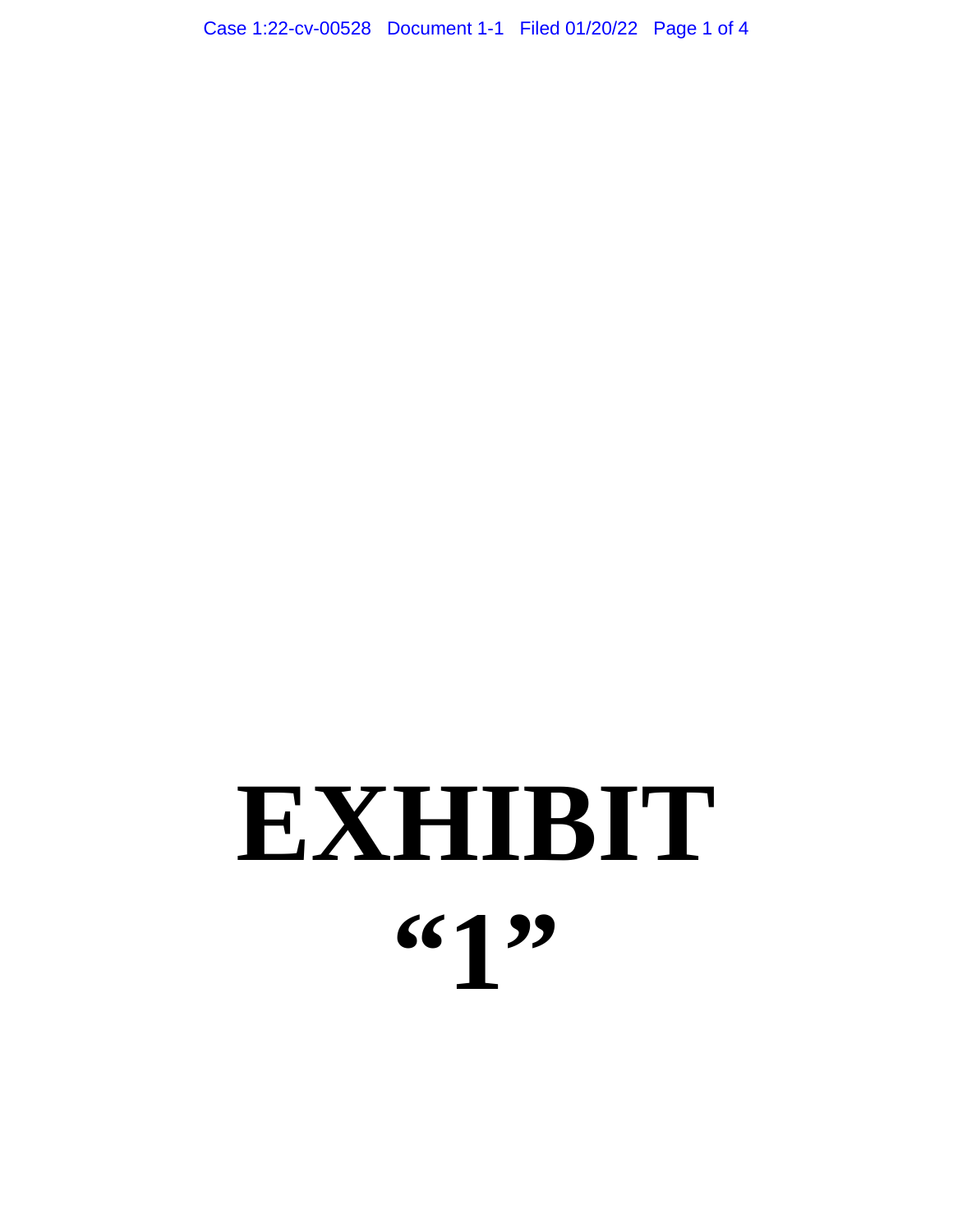

MARY T. BASSETT, M.D., M.P.H. **Acting Commissioner** 

**KRISTIN M. PROUD Acting Executive Deputy Commissioner** 

# **Prioritization of Anti-SARS-CoV-2 Monoclonal Antibodies and Oral Antivirals for the Treatment of COVID-19 During Times of Resource Limitations**

### **Introduction**

In times of limited supplies of monoclonal antibodies (mAbs) and oral antivirals (OAVs), providers should prioritize patients eligible for treatment based on their level of risk for progressing to severe COVID-19. In addition, the most efficacious products should be prioritized for patients with the highest risk for hospitalization and death. $^{\rm 1}$ 

According to the NIH COVID-19 Treatment Guidelines, triage and prioritization should only be implemented when logistical or supply constraints make it impossible to offer the therapy to all eligible patients. During periods of limited resources, the Panel suggests:

- Prioritizing the **treatment** of COVID-19 **and**
- Prioritizing anti-SARS-CoV-2 mAbs and OAVs for **unvaccinated or incompletely vaccinated** individuals and **vaccinated individuals who are not expected to mount an adequate immune response** (e.g., individuals with moderate to severe immunocompromise or individuals aged ≥65 years).

As reminder, Monoclonal antibodies and oral **therapeutics are not a substitute for vaccination** in individuals for whom vaccination is recommended. Providers should continue recommending COVID-19 vaccination as the best strategy to prevent COVID-19 severe disease, hospitalizations, and deaths.

Patients who have moderate to severe immune compromise (due to a medical condition or receipt of immunosuppressive medications or treatments) or are unable to receive COVID-19 vaccines due to a history of a severe adverse reaction to a COVID-19 vaccine should be considered for pre-exposure prophylaxis with a long-acting monoclonal antibody (Evusheld).

# **How to use this framework**

Each patient should be assigned to a group within Tier 1 and then prioritized within the respective group. Patients assigned to 1A should be considered the highest priority, with 1B being the next highest priority and so on. The recommended therapy section notes which groups should receive therapy without exception and which groups may need to be put on a wait list if supplies of a given therapeutic are limited.

<sup>&</sup>lt;sup>1</sup> In clinical trials, <u>Paxlovid</u> demonstrated an 88% reduction in hospitalizations and death in high-risk unvaccinated adults vs. 85% for <u>Sotrovimab</u> vs. 30% for **Molnupiravir**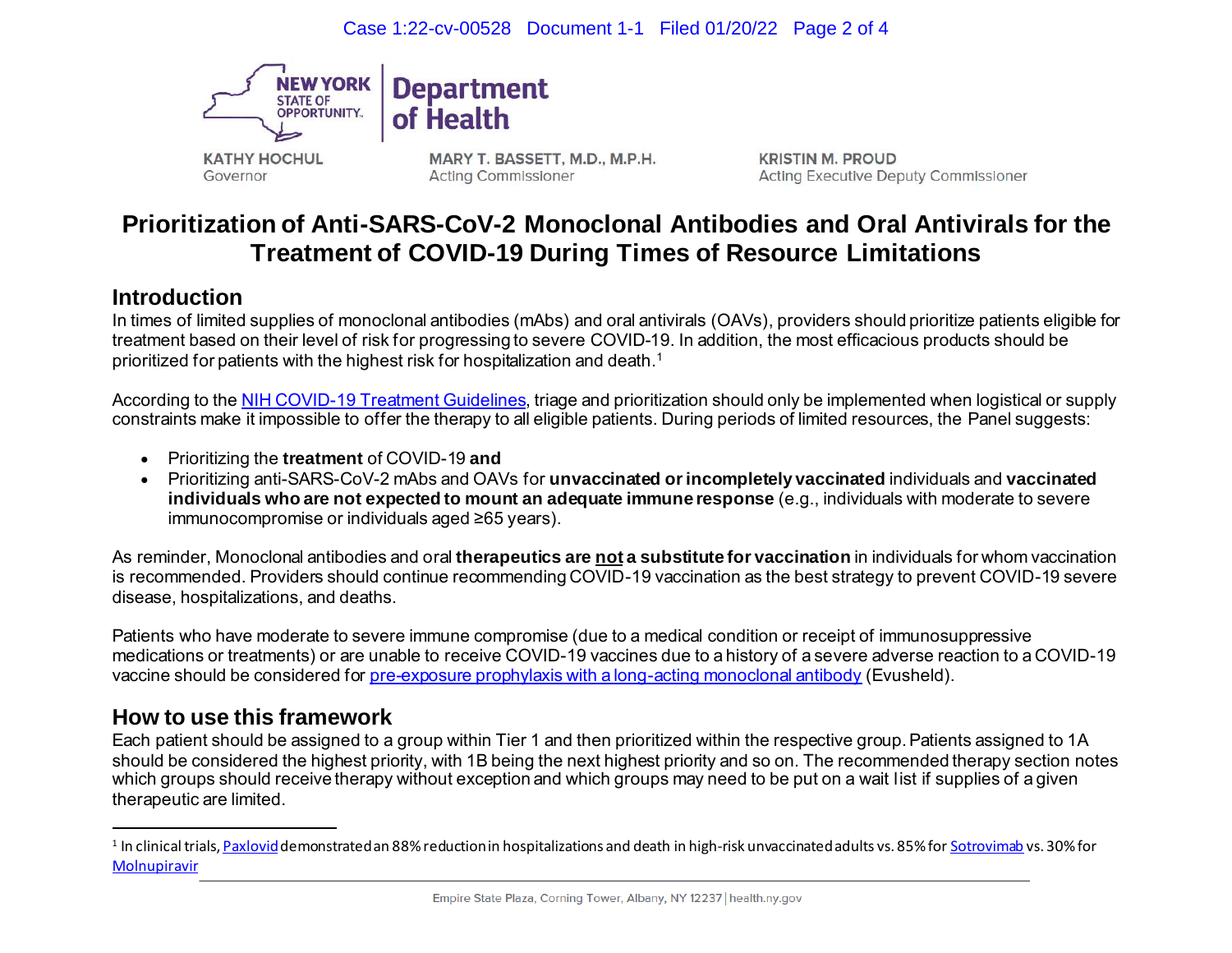

Governor

of Health MARY T. BASSETT, M.D., M.P.H. **Acting Commissioner** 

**KRISTIN M. PROUD Acting Executive Deputy Commissioner** 

### **Tier 1: Prioritization Groups for the Treatment of COVID-19**

For treatment, patients must have mild to moderate symptoms, test positive for SARS-CoV-2, and be within 10 days of symptom onset for mAbs or within 5 days for oral antivirals

| <b>Risk Groups</b>                                                                                                                                                                                                                                                               | <b>Recommended Therapy/Approach</b>                                                                                                                                                  | <b>Notes on Prioritization</b>                                                                                                                          |
|----------------------------------------------------------------------------------------------------------------------------------------------------------------------------------------------------------------------------------------------------------------------------------|--------------------------------------------------------------------------------------------------------------------------------------------------------------------------------------|---------------------------------------------------------------------------------------------------------------------------------------------------------|
| 1A. Any age with moderate to severe<br>immunocompromise regardless of vaccine<br>status or<br>Age 65 and older and not fully vaccinated with<br>at least one risk factor for severe illness or<br>Age 65 or older that is a resident of a long-term<br>care facility environment | Refer for monoclonal antibody<br>therapy (mAb) or prescribe Paxlovid,<br>ideally within 24 hours of positive test<br>Consider molnupiravir if the options<br>above are not available | If needed, prioritize patients based on<br>Age<br>$\bullet$<br>Number of risk factors                                                                   |
| 1B. Under 65 years of age and not fully<br>vaccinated with two or more risk factors for<br>severe illness or over 65 and not fully<br>vaccinated (no risk factors)                                                                                                               | Consider mAbs or OAVs if supplies<br>allow                                                                                                                                           | If needed, prioritize patients based on<br>Age<br>$\bullet$<br>Number of risk factors                                                                   |
| 1C. Under 65 years of age and not fully<br>vaccinated with at least one <u>risk factor for</u><br>severe illness                                                                                                                                                                 | Consider mAbs or OAVs if supplies<br>allow                                                                                                                                           | If needed, prioritize patients based on<br>Age<br>$\bullet$                                                                                             |
| 1D. Over age 65 and fully vaccinated with at<br>least one risk factor for severe illness                                                                                                                                                                                         | Consider mAbs or OAVs if supplies<br>allow                                                                                                                                           | If needed, prioritize patients based on<br>Age<br>$\bullet$<br>Number of risk factors<br>Receipt of booster<br>Time since last vaccination              |
| 1E. Under 65 years of age and fully vaccinated<br>with at least one risk factor for severe illness or<br>Age 65 and older and fully vaccinated with no<br>other risk factors                                                                                                     | Consider mAbs or OAVs if supplies<br>allow                                                                                                                                           | If needed, prioritize patients based on<br>Age<br>$\bullet$<br>Number of risk factors<br>$\bullet$<br>Receipt of booster<br>Time since last vaccination |